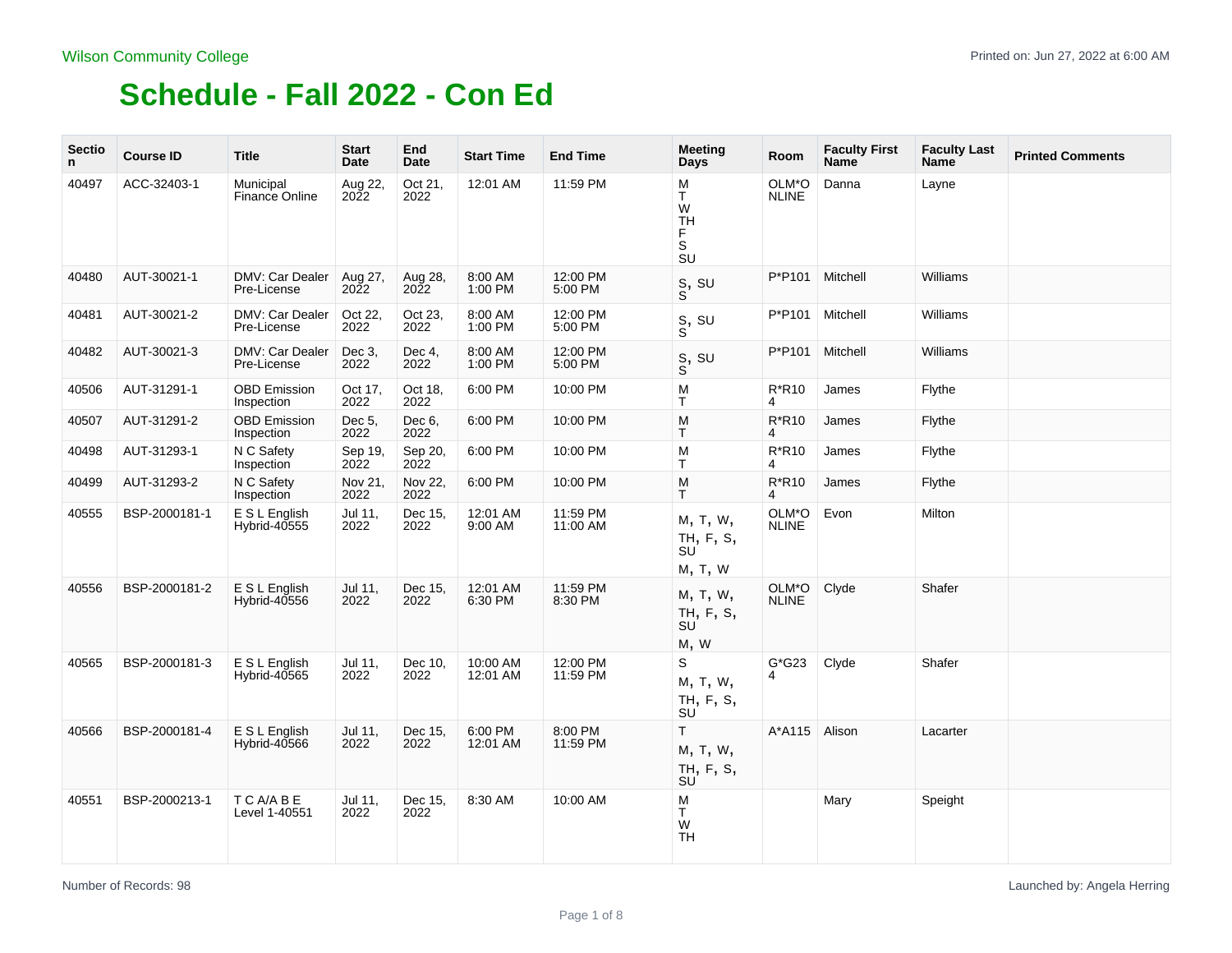| <b>Sectio</b><br>n. | <b>Course ID</b> | <b>Title</b>                                 | <b>Start</b><br>Date | End<br><b>Date</b> | <b>Start Time</b>               | <b>End Time</b>                 | <b>Meeting</b><br>Days                                | Room                  | <b>Faculty First</b><br><b>Name</b> | <b>Faculty Last</b><br>Name | <b>Printed Comments</b> |
|---------------------|------------------|----------------------------------------------|----------------------|--------------------|---------------------------------|---------------------------------|-------------------------------------------------------|-----------------------|-------------------------------------|-----------------------------|-------------------------|
| 40552               | BSP-2000213-2    | T C A/A B E<br>Level 1-40552                 | Jul 11,<br>2022      | Dec 15,<br>2022    | 10:15 AM                        | 11:45 AM                        | М<br>T.<br>W<br><b>TH</b>                             |                       | Mary                                | Speight                     |                         |
| 40553               | BSP-2000213-3    | T C A/A B E<br>Level 1-40553                 | Jul 18,<br>2022      | Dec 15,<br>2022    | 9:00 AM                         | 12:00 PM                        | М<br>T.<br>W<br><b>TH</b>                             | $A^*A117$             | Felisha                             | Daniels                     |                         |
| 40563               | BSP-200055-1     | <b>High School</b><br>Equiv Nt1-40563        | Jul 11,<br>2022      | Dec 15,<br>2022    | 12:01 AM                        | 11:59 PM                        | М<br>T.<br>W<br><b>TH</b><br>F.<br>S<br><b>SU</b>     | OLM*O<br><b>NLINE</b> | Meecha                              | Jackson                     |                         |
| 40549               | BSP-200057-1     | A H S High<br>School-Hy-<br>40549            | Jul 11,<br>2022      | Dec 14,<br>2022    | 10:00 AM<br>12:01 AM<br>6:00 PM | 12:00 PM<br>11:59 PM<br>8:00 PM | M, T, W<br>м, т, w,<br>TH, F, S,<br>SU<br>T           | A*A116 Trudy<br>A     |                                     | Watson                      |                         |
| 40580               | BSP-200058-1     | Science Hybrid-<br>40580                     | Aug 12,<br>2022      | Dec 9,<br>2022     | 9:00 AM<br>12:01 AM             | 12:00 PM<br>11:59 PM            | F.<br>M, T, W,<br>TH, F, S,<br>SU <sup>'</sup>        | A*A118 Faith          |                                     | Langley                     |                         |
| 40581               | BSP-200058-2     | Science Hybrid-<br>40581                     | Aug 2,<br>2022       | Dec 13,<br>2022    | 6:00 PM<br>12:01 AM             | 8:00 PM<br>11:59 PM             | $\mathsf T$<br>M, T, W,<br>TH, F, S,<br><b>SU</b>     | A*A114 Faith<br>A     |                                     | Langley                     |                         |
| 40582               | BSP-200061-1     | <b>Social Studies</b><br>Hybrid-40582        | Jul 11,<br>2022      | Dec 15,<br>2022    | 9:00 AM<br>12:01 AM             | 12:00 PM<br>11:59 PM            | <b>TH</b><br>M, T, W,<br>TH, F, S,<br>SU <sup>'</sup> | Α                     | A*A114 Meecha                       | Jackson                     |                         |
| 40583               | BSP-200061-2     | Social Studies<br>Hybrid-40583               | Aug 1,<br>2022       | Dec 12,<br>2022    | 6:00 PM<br>12:01 AM             | 8:00 PM<br>11:59 PM             | М<br>M, T, W,<br>TH, F, S,<br>SU <sup>'</sup>         | $A^*A114$<br>A        | Faith                               | Langley                     |                         |
| 40564               | BSP-200062-1     | <b>High School</b><br>Equiv Hybrid-<br>40564 | Aug 12,<br>2022      | Dec 9,<br>2022     | 9:00 AM<br>12:01 AM             | 12:00 PM<br>11:59 PM            | F.<br>M, T, W,<br>TH, F, S,<br><b>SU</b>              |                       | A*A112 Felissa                      | <b>Battle</b>               |                         |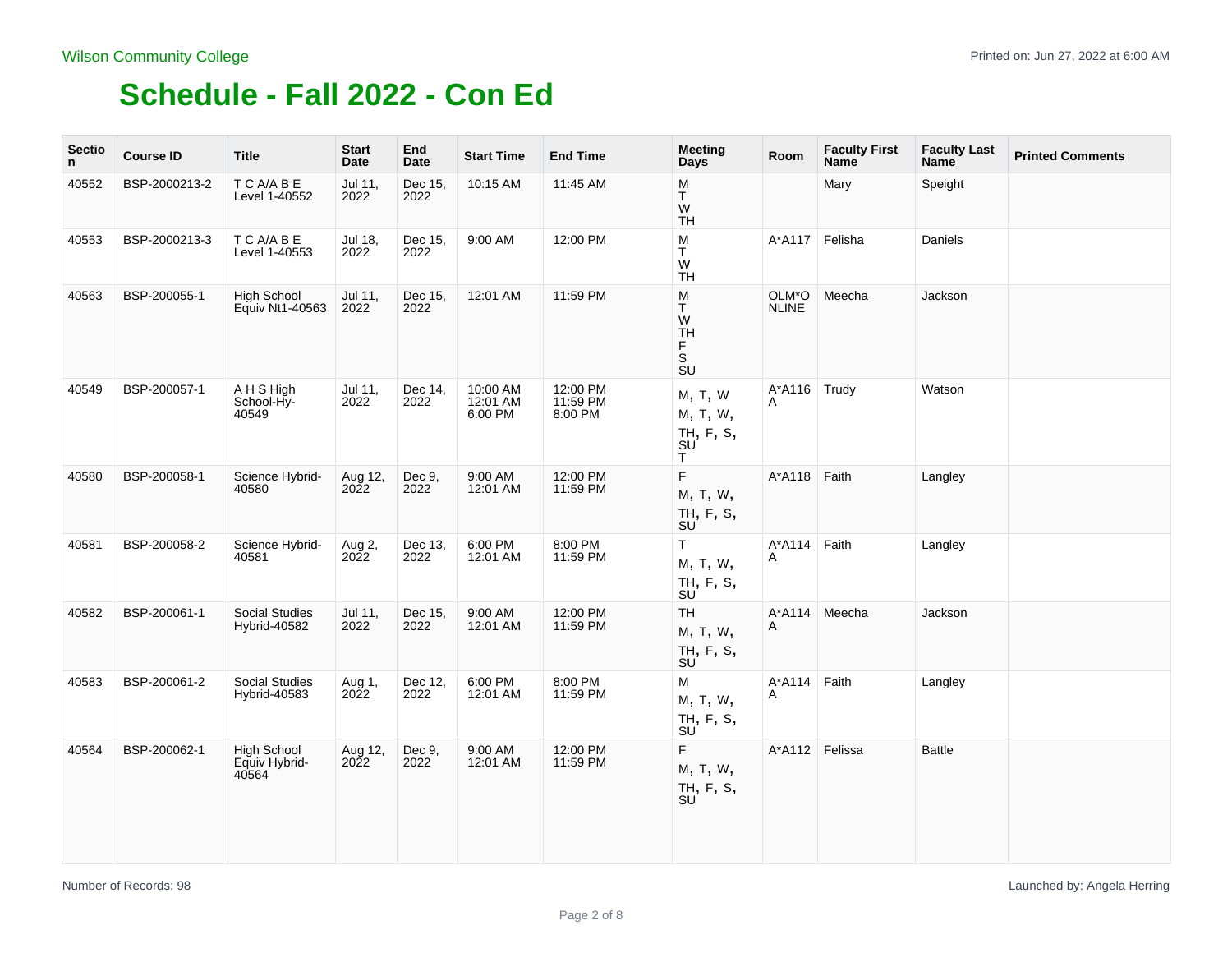| <b>Sectio</b><br>n. | <b>Course ID</b> | <b>Title</b>                        | <b>Start</b><br>Date | End<br><b>Date</b> | <b>Start Time</b>   | <b>End Time</b>      | <b>Meeting</b><br>Days                        | Room                  | <b>Faculty First</b><br><b>Name</b> | <b>Faculty Last</b><br><b>Name</b> | <b>Printed Comments</b> |
|---------------------|------------------|-------------------------------------|----------------------|--------------------|---------------------|----------------------|-----------------------------------------------|-----------------------|-------------------------------------|------------------------------------|-------------------------|
| 40554               | BSP-200063-1     | C C R<br>Orientation/Lab-<br>40554  | Jul 11,<br>2022      | Dec 19,<br>2022    | 9:00 AM             | 9:00 PM              | М<br>T.<br>W<br>TH<br>F<br>S                  | A*A116                | Meecha                              | Jackson                            |                         |
| 40579               | BSP-200065-1     | Writing Hybrid-<br>40579            | Jul 21,<br>2022      | Dec 15,<br>2022    | 9:00 AM<br>12:01 AM | 11:00 AM<br>11:59 PM | TH<br>M, T, W,<br>TH, F, S,<br>SU             |                       | A*A118 Amanda                       | Jackson                            |                         |
| 40584               | BSP-200067-1     | H S E in the<br>Community-<br>40584 | Jul 18,<br>2022      | Dec 15,<br>2022    | 12:01 AM            | 11:59 PM             | М<br>T.<br>W<br>TH<br>F<br>S<br>SU            | OLM*O<br><b>NLINE</b> | Marjorie                            | Norfleet                           |                         |
| 40567               | BSP-200069-1     | Math Hybrid-<br>40567               | Jul 11,<br>2022      | Sep 28,<br>2022    | 9:00 AM<br>12:01 AM | 11:00 AM<br>11:59 PM | M, T, W<br>M, T, W,<br>TH, F, S,<br><b>SU</b> |                       | A*A115 Kimberly                     | Hutchens                           |                         |
| 40568               | BSP-200069-2     | Math Hybrid-<br>40568               | Jul 11,<br>2022      | Sep 28,<br>2022    | 1:00 PM<br>12:01 AM | 3:00 PM<br>11:59 PM  | M, T, W<br>M, T, W,<br>TH, F, S,<br><b>SU</b> |                       | A*A115 Kimberly                     | <b>Hutchens</b>                    |                         |
| 40569               | BSP-200069-3     | Math Hybrid-<br>40569               | Oct 3,<br>2022       | Dec 14,<br>2022    | 9:00 AM<br>12:01 AM | 11:00 AM<br>11:59 PM | M, T, W<br>M, T, W,<br>TH, F, S,<br>SU        | $A^*A115$             | Kimberly                            | Hutchens                           |                         |
| 40570               | BSP-200069-4     | Math Hybrid-<br>40570               | Oct 3,<br>2022       | Dec 14,<br>2022    | 1:00 PM<br>12:01 AM | 3:00 PM<br>11:59 PM  | M, T, W<br>M, T, W,<br>TH, F, S,<br>SU        |                       | A*A115 Kimberly                     | <b>Hutchens</b>                    |                         |
| 40548               | BSP-200071-1     | A B E Study Nt-<br>40548            | Jul 11,<br>2022      | Dec 15,<br>2022    | 12:01 AM            | 11:59 PM             | M<br>Τ<br>W<br>TH<br>F<br>S<br><b>SU</b>      | OLM*O<br><b>NLINE</b> | Kimberly                            | <b>Hutchens</b>                    |                         |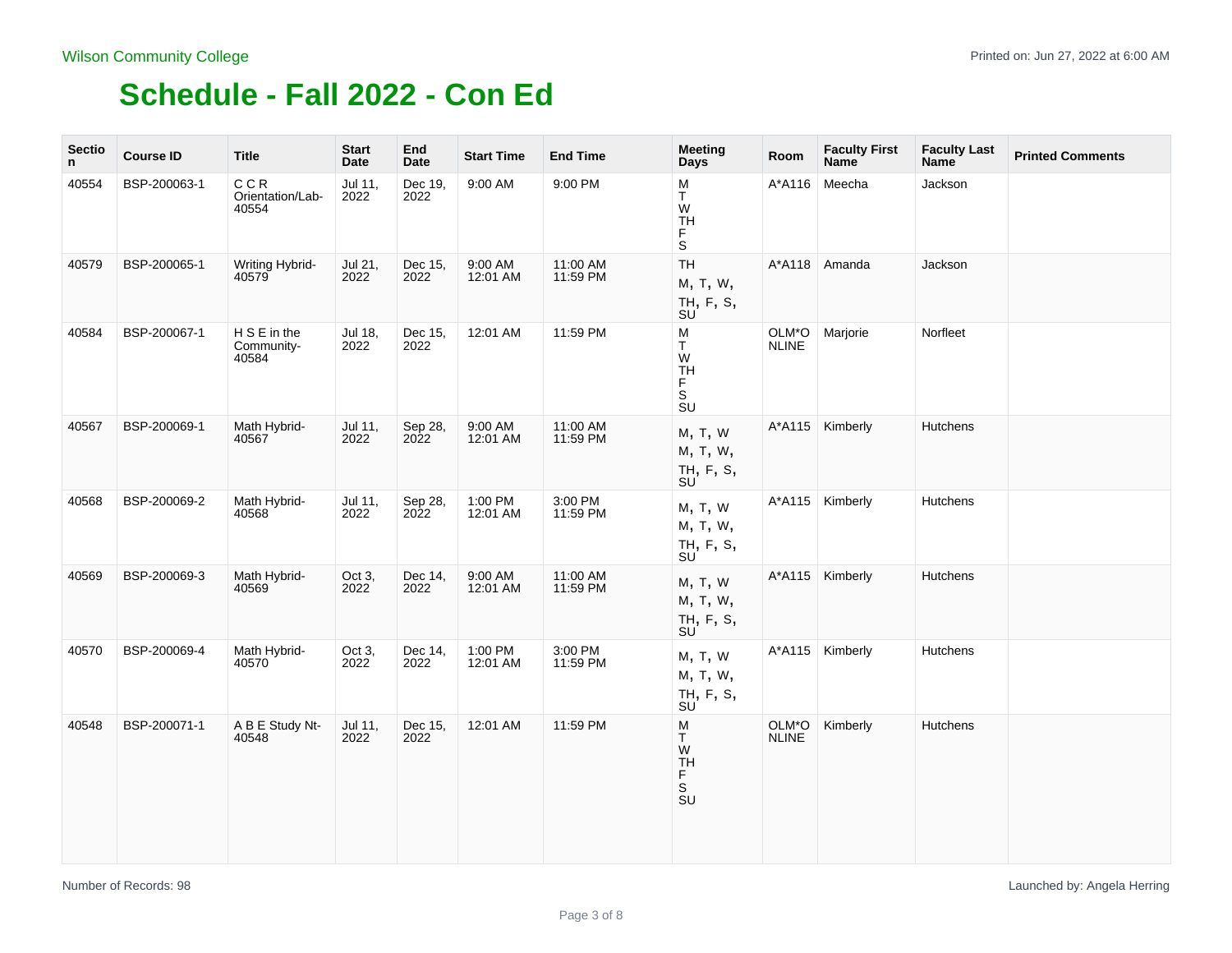| <b>Sectio</b><br>n | <b>Course ID</b> | <b>Title</b>                          | <b>Start</b><br>Date   | End<br><b>Date</b> | <b>Start Time</b>    | <b>End Time</b>      | <b>Meeting</b><br>Days                              | Room             | <b>Faculty First</b><br><b>Name</b> | <b>Faculty Last</b><br>Name | <b>Printed Comments</b> |
|--------------------|------------------|---------------------------------------|------------------------|--------------------|----------------------|----------------------|-----------------------------------------------------|------------------|-------------------------------------|-----------------------------|-------------------------|
| 40560              | BSP-200072-1     | C C R Tutoring<br>Lab Hy-40560        | Jul 11,<br>2022        | Dec 15.<br>2022    | 1:30 PM<br>12:01 AM  | 3:30 PM<br>11:59 PM  | M, T, W,<br>ΤĤ<br>M, T, W,<br>TH, F, S,<br>SU       | A*A111<br>В      | Timothy                             | Winks                       |                         |
| 40572              | BSP-200077-1     | Math Hybrid-<br>40572                 | Jul 11,<br>2022        | Dec 15,<br>2022    | 6:00 PM<br>12:01 AM  | 8:00 PM<br>11:59 PM  | T, TH<br>M, T, W,<br>TH, F, S,<br>SU                | A*A118           | Scott                               | Galich                      |                         |
| 40573              | BSP-200078-1     | Math Hybrid-<br>40573                 | Jul 11,<br>2022        | Dec 14,<br>2022    | 11:00 AM<br>12:01 AM | 1:00 PM<br>11:59 PM  | M, T, W<br>M, T, W,<br>TH, F, S,<br>SU              | В                | A*A111 Timothy                      | Winks                       |                         |
| 40574              | BSP-200079-1     | Reading Hybrid-<br>40574              | Jul 11,<br>2022        | Sep 28,<br>2022    | 8:45 AM<br>12:01 AM  | 10:45 AM<br>11:59 PM | M, T, W<br>M, T, W,<br>TH, F, S,<br>SU <sup>'</sup> |                  | A*A118 Amanda                       | Jackson                     |                         |
| 40575              | BSP-200079-2     | Reading Hybrid-<br>40575              | Oct 3,<br>2022         | Dec 14,<br>2022    | 8:45 AM<br>12:01 AM  | 10:45 AM<br>11:59 PM | M, T, W<br>M, T, W,<br>TH, F, S,<br>SU              | $A^*A118$        | Amanda                              | Jackson                     |                         |
| 40576              | BSP-200079-3     | Reading Hybrid-<br>40576              | Jul 11,<br>2022        | Sep 28,<br>2022    | 11:00 AM<br>12:01 AM | 1:00 PM<br>11:59 PM  | M, T, W<br>M, T, W,<br>TH, F, S,<br>SU              | $A^*A118$        | Amanda                              | Jackson                     |                         |
| 40577              | BSP-200079-4     | Reading Hybrid-<br>40577              | Oct 3,<br>2022         | Dec 14,<br>2022    | 11:00 AM<br>12:01 AM | 1:00 PM<br>11:59 PM  | M, T, W<br>M, T, W,<br>TH, F, S,<br>SU              | A*A118           | Amanda                              | Jackson                     |                         |
| 40578              | BSP-200080-1     | Reading &<br>Writing Hybrid-<br>40578 | Jul 18,<br>2022        | Dec 15,<br>2022    | 6:00 PM<br>12:01 AM  | 8:00 PM<br>11:59 PM  | M, W<br>M, T, W,<br>TH, F, S,<br>SU                 | $A^*A118$        | Scott                               | Galich                      |                         |
| 40562              | BSP-40021-2      | English<br>Transition Hy-<br>40562    | Aug 15,<br><b>2022</b> | Dec 14,<br>2022    | 9:00 AM<br>12:01 AM  | 12:00 PM<br>11:59 PM | M, W<br>M, T, W,<br>TH, F, S,<br>SU                 | A*A112   Felissa |                                     | <b>Battle</b>               |                         |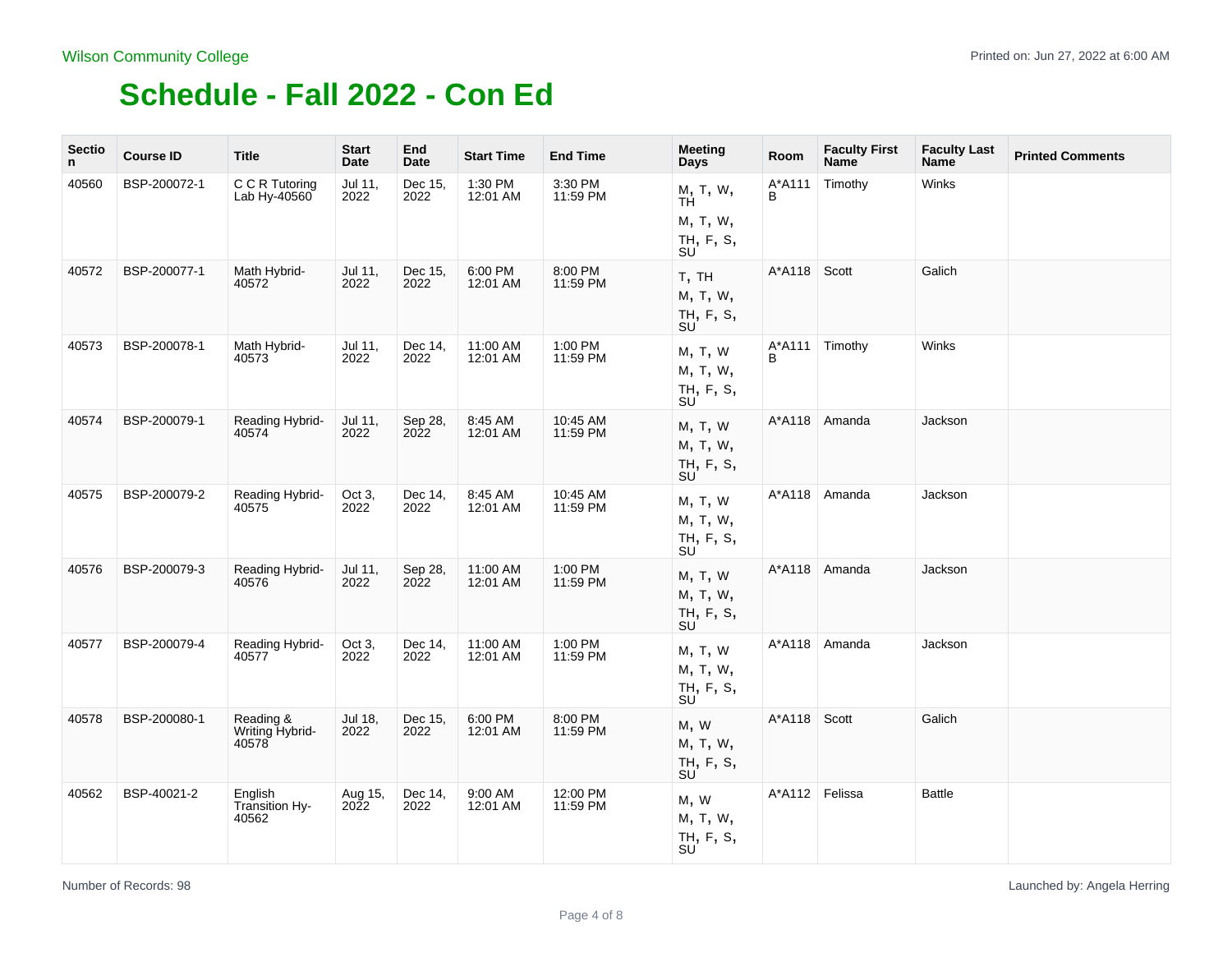| <b>Sectio</b><br>n. | <b>Course ID</b> | <b>Title</b>                                  | <b>Start</b><br>Date   | End<br>Date     | <b>Start Time</b>              | <b>End Time</b>                  | <b>Meeting</b><br>Days                                                   | Room                  | <b>Faculty First</b><br><b>Name</b> | <b>Faculty Last</b><br><b>Name</b> | <b>Printed Comments</b> |
|---------------------|------------------|-----------------------------------------------|------------------------|-----------------|--------------------------------|----------------------------------|--------------------------------------------------------------------------|-----------------------|-------------------------------------|------------------------------------|-------------------------|
| 40557               | BSP-40101-1      | <b>Digital Skills</b><br><b>Hybrid-40557</b>  | Jul 21,<br>2022        | Dec 15,<br>2022 | 9:00 AM<br>12:01 AM            | 12:00 PM<br>11:59 PM             | <b>TH</b><br>M, T, W,<br>TH, F, S,<br>SU                                 | A*A111<br>A           | Kimberly                            | <b>Hutchens</b>                    |                         |
| 40558               | BSP-40101-2      | <b>Digital Skills</b><br>Hybrid-40558         | Jul 21,<br>2022        | Dec 15,<br>2022 | 6:00 PM<br>12:01 AM            | 8:00 PM<br>11:59 PM              | <b>TH</b><br>M, T, W,<br>TH, F, S,<br>SU                                 | A*A111<br>A           | Alison                              | Lacarter                           |                         |
| 40559               | BSP-40111-1      | Digital<br>Application Hy-<br>40559           | Jul 18,<br>2022        | Dec 12,<br>2022 | 6:00 PM<br>12:01 AM            | 8:00 PM<br>11:59 PM              | М<br>M, T, W,<br>TH, F, S,<br>SU                                         | A*A115 Mary           |                                     | McClain                            |                         |
| 40513               | BTC-32002-1      | Biowork:<br>Process Tech<br>Online            | Aug 22,<br>2022        | Nov 18,<br>2022 | 12:01 AM                       | 11:59 PM                         | М<br>T.<br>W<br><b>TH</b><br>F<br>$\mathbb S$<br>SU                      | OLM*O<br><b>NLINE</b> | Stephanie                           | Winstead                           |                         |
| 40512               | BTC-32003-1      | <b>Biowork Process</b><br><b>Tech Blended</b> | Aug 22,<br><b>2022</b> | Nov 28,<br>2022 | 6:00 PM<br>6:00 PM<br>12:01 AM | 10:00 PM<br>10:00 PM<br>11:59 PM | М<br>М<br>M, T, W,<br>TH, F, S,<br>SU                                    | $G*G23$<br>6          | Katrina                             | Williams                           |                         |
| 40542               | COM-37113-1      | Write Like a Pro                              | Jun 15,<br>2022        | Aug 15,<br>2022 | 12:01 AM                       | 11:59 PM                         | М<br>T.<br>W<br><b>TH</b><br>F<br>$\mathbb S$<br>$\overline{\mathsf{s}}$ | OLM*O<br><b>NLINE</b> |                                     | <b>EDUCATION</b><br>TO GO          |                         |
| 39268               | CSP-4000107-1    | Alive @25                                     | Sep 7,<br>2022         | Sep 7,<br>2022  | 5:30 PM                        | 9:30 PM                          | W                                                                        | P*P102                | Ben                                 | Mercer                             |                         |
| 39269               | CSP-4000107-2    | Alive @25                                     | Oct 5,<br>2022         | Oct 5,<br>2022  | 5:30 PM                        | 9:30 PM                          | W                                                                        | P*P102                | Ben                                 | Mercer                             |                         |
| 39270               | CSP-4000107-3    | Alive @25                                     | Nov 2,<br>2022         | Nov 2.<br>2022  | 5:30 PM                        | 9:30 PM                          | W                                                                        | P*P102                | <b>Ben</b>                          | Mercer                             |                         |
| 39271               | CSP-4000107-4    | Alive @25                                     | Dec 7,<br>2022         | Dec 7,<br>2022  | 5:30 PM                        | 9:30 PM                          | W                                                                        | P*P102                | Ben                                 | Mercer                             |                         |
| 40460               | CSP-4000123-1    | Colour It<br>Abstract                         | Aug 22,<br>2022        | Oct 31,<br>2022 | 1:00 PM<br>1:00 PM             | 4:00 PM<br>4:00 PM               | м<br>М                                                                   | $G*G10$<br>0          | Clara                               | Daughtridge                        |                         |
| 39889               | CSP-4000153-1    | Defensive Driver<br>Course (8 Hrs             | Aug 31,<br>2022        | Aug 31,<br>2022 | 8:00 AM<br>1:00 PM             | 12:00 PM<br>5:00 PM              | W<br>W                                                                   |                       | P*P102   Reginald                   | Mitchell                           |                         |
| 39885               | CSP-4000154-1    | <b>Defensive Driver</b><br>Course (4 Hrs      | Aug 30,<br>2022        | Aug 30,<br>2022 | 8:00 AM                        | 12:00 PM                         | $\mathsf{T}$                                                             |                       | P*P102 Reginald                     | Mitchell                           |                         |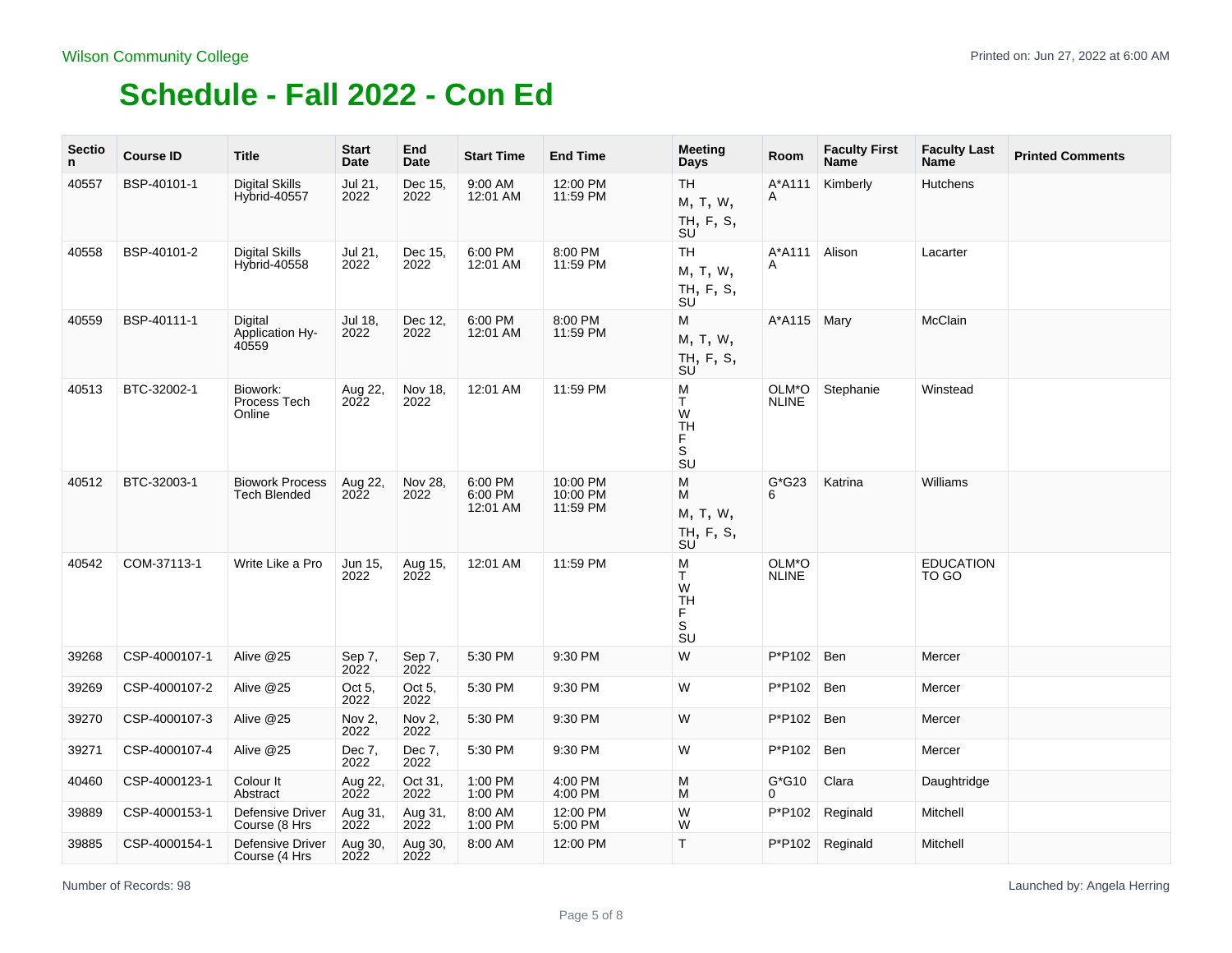| <b>Sectio</b><br>n | <b>Course ID</b> | <b>Title</b>                                       | <b>Start</b><br>Date    | End<br><b>Date</b> | <b>Start Time</b>    | <b>End Time</b>      | <b>Meeting</b><br>Days                                         | Room                  | <b>Faculty First</b><br>Name | <b>Faculty Last</b><br><b>Name</b> | <b>Printed Comments</b> |
|--------------------|------------------|----------------------------------------------------|-------------------------|--------------------|----------------------|----------------------|----------------------------------------------------------------|-----------------------|------------------------------|------------------------------------|-------------------------|
| 40468              | CSP-4000175-1    | <b>Floral Arranging</b><br>for the Holid           | Aug 16,<br>2022         | Sep 20,<br>2022    | 10:00 AM             | 12:00 PM             | T.                                                             | G*G10<br>0            | Linda                        | Totten                             |                         |
| 40469              | CSP-4000175-2    | <b>Floral Arranging</b><br>for the Holid           | Sep 27,<br>2022         | Nov 1,<br>2022     | 10:00 AM             | 12:00 PM             | T                                                              | G*G10<br>0            | Linda                        | Totten                             |                         |
| 40473              | CSP-4000176-1    | Quilting                                           | Aug 15,<br>$20\bar{2}2$ | Oct 24,<br>2022    | 10:00 AM<br>10:00 AM | 12:00 PM<br>12:00 PM | М<br>М                                                         | A*A103<br>A           | Dawn                         | Hendrix                            |                         |
| 40474              | CSP-4000177-1    | Spanish for<br>Everyday Life &<br>Tr               | Aug 16,<br>2022         | Oct 4,<br>2022     | 9:30 AM              | 11:00 AM             | T.                                                             | $E*E101$              |                              |                                    |                         |
| 40475              | CSP-4000177-2    | Spanish for<br>Everyday Life &<br>Tr               | Aug 18,<br>2022         | Oct 6,<br>2022     | 9:30 AM              | 11:00 AM             | <b>TH</b>                                                      | E*E101                |                              |                                    |                         |
| 40462              | CSP-400036-1     | Oil & Acrylic                                      | Aug 17,<br>2022         | Oct 12.<br>2022    | 9:00 AM              | 12:00 PM             | W                                                              | $G*G10$<br>0          | Martha                       | <b>Beland</b>                      |                         |
| 40463              | CSP-400036-2     | Oil & Acrylic                                      | Oct 19.<br>2022         | Dec 14.<br>2022    | 9:00 AM              | 12:00 PM             | W                                                              | G*G10<br>0            | Martha                       | Beland                             |                         |
| 40464              | CSP-400036-3     | Oil & Acrylic                                      | Aug 16,<br>2022         | Oct 18,<br>2022    | 1:00 PM              | 4:00 PM              | T                                                              | G*G10<br>0            | <b>Steve</b>                 | Benton                             |                         |
| 40465              | CSP-400036-4     | Oil & Acrylic                                      | Oct 25,<br>2022         | Nov 29,<br>2022    | 1:00 PM              | 4:00 PM              | T                                                              | G*G10<br>0            | <b>Steve</b>                 | Benton                             |                         |
| 40466              | CSP-400036-5     | Oil & Acrylic                                      | Aug 18,<br>2022         | Oct 20,<br>2022    | 1:00 PM              | 4:00 PM              | <b>TH</b>                                                      | $G*G10$<br>$\Omega$   | <b>Steve</b>                 | Benton                             |                         |
| 40467              | CSP-400036-6     | Oil & Acrylic                                      | Oct 27,<br>2022         | Dec 8,<br>2022     | 1:00 PM<br>1:00 PM   | 4:00 PM<br>4:00 PM   | <b>TH</b><br><b>TH</b>                                         | $G^*G10$<br>0         | Steve                        | Benton                             |                         |
| 40470              | CSP-400038-1     | <b>Stained Glass</b>                               | Sep 12,<br>2022         | Oct 24.<br>2022    | 6:30 PM              | 9:00 PM              | M                                                              | G*G10<br>0            |                              |                                    |                         |
| 40471              | CSP-400038-2     | <b>Stained Glass</b>                               | Sep 12,<br>2022         | Oct 24.<br>2022    | 10:00 AM             | 12:30 PM             | М                                                              | $G*G10$<br>0          |                              |                                    |                         |
| 40461              | CSP-400052-1     | Knitting for Fun<br>101                            | Aug 16,<br>2022         | Oct 18.<br>2022    | 6:30 PM              | 9:00 PM              | T.                                                             | $C*C10$               | Kathleen                     | Wall                               |                         |
| 40485              | EDU-300151-1     | Effective<br><b>Teacher Trng</b><br>Blended        | Sep 12,<br>2022         | Oct 14,<br>2022    | 5:30 PM<br>12:01 AM  | 8:30 PM<br>11:59 PM  | м<br>M, T, W,<br>TH, F, S,<br>SU                               | A*A112 E.             |                              | Jones                              |                         |
| 40541              | EDU-300152-1     | <b>Mastering Public</b><br>Speaking                | Jun 15,<br>2022         | Aug 15,<br>2022    | 12:01 AM             | 11:59 PM             | м<br>T.<br>W<br><b>TH</b><br>F<br>S<br>$\overline{\mathbf{s}}$ | OLM*O<br><b>NLINE</b> |                              | <b>EDUCATION</b><br>TO GO          |                         |
| 40479              | ELC-301615-1     | Changes to $2017$ Aug 20,<br><b>Electrical Cod</b> | <b>2022</b>             | Aug 20,<br>2022    | 8:00 AM<br>12:30 PM  | 12:00 PM<br>4:30 PM  | $\mathsf S$<br>$\overline{\mathbf{s}}$                         | P*P102                | Milton                       | Jones                              |                         |
| 40539              | ELC-301615-2     | Changes to 2017<br><b>Electrical Cod</b>           | Oct 15,<br>2022         | Oct 15,<br>2022    | 8:00 AM<br>12:30 PM  | 12:00 PM<br>4:30 PM  | $_{\rm S}^{\rm S}$                                             | P*P102                | Milton                       | Jones                              |                         |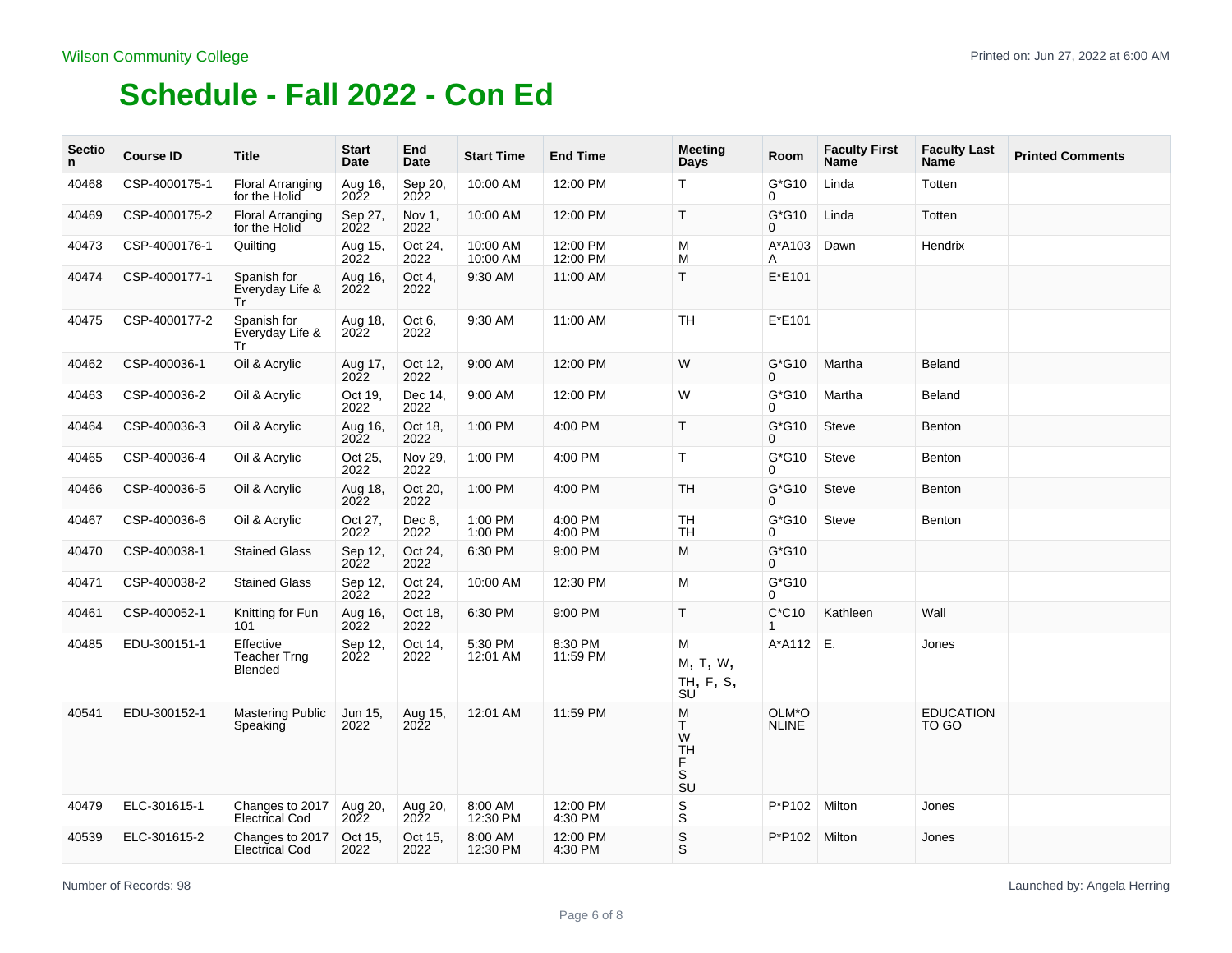| <b>Sectio</b><br>n | <b>Course ID</b> | <b>Title</b>                          | <b>Start</b><br>Date   | End<br><b>Date</b>     | <b>Start Time</b>                                   | <b>End Time</b>                                     | <b>Meeting</b><br>Days            | Room          | <b>Faculty First</b><br><b>Name</b> | <b>Faculty Last</b><br>Name | <b>Printed Comments</b> |
|--------------------|------------------|---------------------------------------|------------------------|------------------------|-----------------------------------------------------|-----------------------------------------------------|-----------------------------------|---------------|-------------------------------------|-----------------------------|-------------------------|
| 40508              | HOS-30721-1      | ServSafe Food<br>Service              | Aug 20,<br><b>2022</b> | Aug 27,<br><b>2022</b> | 9:00 AM<br>1:30 PM                                  | 12:30 PM<br>5:00 PM                                 | $_{\rm S}^{\rm S}$                | E*E101        | Robert                              | Carver                      |                         |
| 40509              | HOS-30721-2      | ServSafe Food<br>Service              | Sep 17,<br>2022        | Sep 24,<br>2022        | 9:00 AM<br>1:30 PM                                  | 12:30 PM<br>5:00 PM                                 | $\mathsf S$<br>S                  | E*E101        | Robert                              | Carver                      |                         |
| 40510              | HOS-30721-3      | ServSafe Food<br>Service              | Oct 15,<br>2022        | Oct 22,<br>2022        | 9:00 AM<br>1:30 PM                                  | 12:30 PM<br>5:00 PM                                 | $\mathsf S$<br>$\bar{s}$          | E*E101        | Robert                              | Carver                      |                         |
| 40477              | HRD-300228-1     | Employability<br>Lab                  | Aug 18,<br>2022        | Nov 10,<br>2022        | 5:30 PM                                             | 8:30 PM                                             | <b>TH</b>                         | $D^*D10$<br>2 | Gretchen                            | McKeithan                   |                         |
| 40478              | HRD-40001-1      | Human Service<br>Exploration:DSS      | Aug 16,<br>2022        | Oct 4,<br>2022         | 5:30 PM<br>5:30 PM<br>5:30 PM                       | 8:30 PM<br>8:30 PM<br>8:30 PM                       | T, TH<br>W, TH<br>T, TH           | E*E102        | Tondra                              | Talley                      |                         |
| 40493              | HSE-32201-1      | Income<br>Maintenance<br>Caseworker   | Oct 18,<br>2022        | Dec 13,<br>2022        | 5:30 PM<br>5:30 PM                                  | 8:30 PM<br>8:30 PM                                  | T, TH<br>T, TH                    | $E*E102$      | Tondra                              | Talley                      |                         |
| 40515              | MLA-30223-1      | Phlebotomy                            | Aug 15,<br>2022        | Dec 7,<br>2022         | 5:00 PM<br>5:00 PM<br>5:00 PM                       | 9:00 PM<br>9:00 PM<br>9:00 PM                       | M, W<br>M, W<br>M, W              | $G*G11$<br>9  | Andrea                              | Ezzell                      |                         |
| 40500              | MLS-38741-1      | <b>Notary Public</b>                  | Sep 13,<br>2022        | Sep 14,<br>2022        | 6:00 PM                                             | 9:30 PM                                             | T.<br>W                           | E*E101        | Lawanda                             | <b>Neal</b>                 |                         |
| 40502              | MLS-38741-2      | <b>Notary Public</b>                  | Nov 15,<br>2022        | Nov 16.<br>2022        | 6:00 PM                                             | 9:30 PM                                             | $\mathsf{T}$<br>W                 | E*E101        | Lawanda                             | <b>Neal</b>                 |                         |
| 40503              | MLS-38741-3      | <b>Notary Public</b>                  | Dec 13.<br>2022        | Dec 13.<br>2022        | 8:00 AM<br>1:00 PM                                  | 12:00 PM<br>4:00 PM                                 | $\top$<br>T.                      | E*E101        | Lawanda                             | Neal                        |                         |
| 40540              | MLS-38741-4      | Notary Public                         | Oct 11,<br>2022        | Oct 12,<br>2022        | 6:00 PM                                             | 9:30 PM                                             | $\mathsf{T}$<br>W                 | E*E101        | Lawanda                             | Neal                        |                         |
| 40516              | NUR-32401-1      | Nurse Aide Level                      | Aug 16,<br>2022        | Dec 7,<br>2022         | 8:30 AM<br>8:30 AM<br>8:30 AM<br>8:30 AM<br>8:30 AM | 2:30 PM<br>2:30 PM<br>2:30 PM<br>2:30 PM<br>2:30 PM | м, т<br>M, T<br>M, T<br>м, т<br>w | $G*G11$<br>5  | Carlie                              | Wilson                      |                         |
| 40517              | NUR-32401-2      | Nurse Aide Level                      | Aug 24,<br>2022        | Dec 1,<br>2022         | 8:30 AM<br>8:30 AM                                  | 2:30 PM<br>2:30 PM                                  | W, TH<br>W, TH                    | $G*G11$<br>5  | Pam                                 | <b>Barnes</b>               |                         |
| 40486              | OSH-30121-1      | <b>Forklift Operation</b><br>Training | Aug 24,<br>2022        | Aug 24,<br>2022        | 8:00 AM                                             | 2:00 PM                                             | W                                 | E*E101        | Kimberly                            | <b>Barnes</b>               |                         |
| 40487              | OSH-30121-2      | <b>Forklift Operation</b><br>Training | Sep 28,<br>2022        | Sep 28,<br>2022        | 8:00 AM                                             | 2:00 PM                                             | W                                 | E*E101        | Kimberly                            | <b>Barnes</b>               |                         |
| 40488              | OSH-30121-3      | <b>Forklift Operation</b><br>Training | Oct 26,<br>2022        | Oct 26,<br>2022        | 8:00 AM                                             | 2:00 PM                                             | W                                 | E*E101        | Kimberly                            | <b>Barnes</b>               |                         |
| 40489              | OSH-30121-4      | <b>Forklift Operation</b><br>Training | Nov 30,<br>2022        | Nov 30,<br>2022        | 8:00 AM                                             | 2:00 PM                                             | W                                 | E*E101        | Kimberly                            | <b>Barnes</b>               |                         |